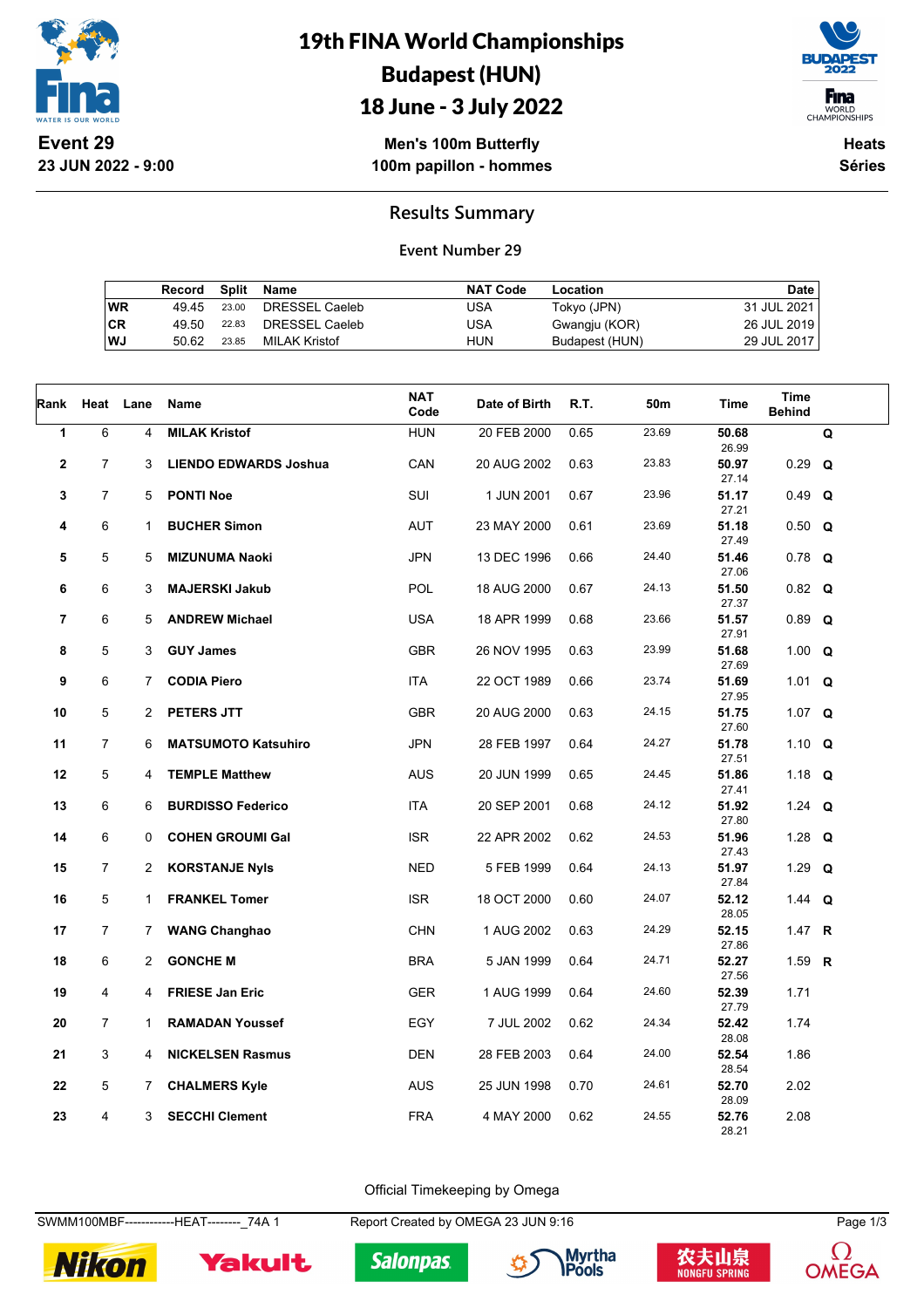

19th FINA World Championships Budapest (HUN)

# 18 June - 3 July 2022

**Men's 100m Butterfly 100m papillon - hommes**

**F**ina WORLD<br>CHAMPIONSHIPS

> **Heats Séries**

### **Results Summary**

**Event Number 29**

| Rank   |                | Heat Lane    | Name                           | NAT<br>Code | Date of Birth | R.T. | 50m   | Time           | Time<br><b>Behind</b> |  |
|--------|----------------|--------------|--------------------------------|-------------|---------------|------|-------|----------------|-----------------------|--|
| 24     | 3              | 6            | <b>STAMOU KE</b>               | GRE         | 10 JUL 2003   | 0.68 | 24.49 | 52.77<br>28.28 | 2.09                  |  |
| $=25$  | 4              | 0            | <b>OTAIZA HERNANDEZ</b>        | <b>VEN</b>  | 7 FEB 2003    | 0.65 | 24.66 | 52.78<br>28.12 | 2.10                  |  |
| $=25$  | $\overline{7}$ | 8            | <b>MOREIRA LANZA Vinicius</b>  | <b>BRA</b>  | 22 MAR 1997   | 0.71 | 24.53 | 52.78<br>28.25 | 2.10                  |  |
| 27     | 4              | 5            | <b>WANG Kuan-Hung</b>          | <b>TPE</b>  | 23 JAN 2002   | 0.56 | 24.74 | 52.80<br>28.06 | 2.12                  |  |
| 28     | 4              | 1            | <b>AHTIAINEN Alex</b>          | <b>EST</b>  | 27 JAN 2001   | 0.64 | 24.64 | 52.86<br>28.22 | 2.18                  |  |
| 29     | 7              | 9            | <b>CHEN Juner</b>              | <b>CHN</b>  | 17 FEB 2004   | 0.65 | 24.15 | 52.91<br>28.76 | 2.23                  |  |
| 30     | 4              | 6            | <b>LOZANO MATEOS Alberto</b>   | <b>ESP</b>  | 18 AUG 1998   | 0.60 | 23.96 | 52.98<br>29.02 | 2.30                  |  |
| 31     | 5              | 8            | <b>KNOX Finlay</b>             | CAN         | 8 JAN 2001    | 0.65 | 24.34 | 53.05<br>28.71 | 2.37                  |  |
| 32     | 4              | $\mathbf{2}$ | <b>MUSSIN Adilbek</b>          | KAZ         | 4 OCT 1999    | 0.70 | 24.53 | 53.09<br>28.56 | 2.41                  |  |
| 33     | 3              | 5            | <b>WONGCHAROEN Navaphat</b>    | THA         | 3 MAR 1997    | 0.57 | 25.05 | 53.20<br>28.15 | 2.52                  |  |
| 34     | 4              | $7^{\circ}$  | <b>MARTINEZ GOMEZ Jose</b>     | <b>MEX</b>  | 3 JUN 1997    | 0.63 | 24.75 | 53.22<br>28.47 | 2.54                  |  |
| 35     | 5              | 0            | <b>IVANOV Antani</b>           | <b>BUL</b>  | 17 JUL 1999   | 0.65 | 25.24 | 53.36<br>28.12 | 2.68                  |  |
| 36     | 6              | 9            | <b>CROENEN Louis</b>           | <b>BEL</b>  | 4 JAN 1994    | 0.70 | 25.00 | 53.38<br>28.38 | 2.70                  |  |
| 37     | 4              | 8            | <b>MARGEVICIUS Deividas</b>    | LTU         | 26 APR 1995   | 0.67 | 24.78 | 53.44<br>28.66 | 2.76                  |  |
| $= 38$ | 3              | 8            | <b>HOFF Oskar</b>              | SWE         | 13 DEC 1998   | 0.66 | 24.59 | 53.58<br>28.99 | 2.90                  |  |
| $= 38$ | 4              | 9            | <b>MOON Seungwoo</b>           | KOR         | 3 DEC 2002    | 0.63 | 25.11 | 53.58<br>28.47 | 2.90                  |  |
| 40     | 3              | 9            | <b>HALAS Adam</b>              | <b>SVK</b>  | 2 AUG 1998    | 0.66 | 24.66 | 54.02<br>29.36 | 3.34                  |  |
| 41     | 6              | 8            | <b>SATES Matthew</b>           | <b>RSA</b>  | 28 JUL 2003   | 0.67 | 25.25 | 54.17<br>28.92 | 3.49                  |  |
| 42     | 3              | $\mathbf{2}$ | <b>PRAKASH Sajan</b>           | <b>IND</b>  | 14 SEP 1993   | 0.70 | 25.74 | 54.39<br>28.65 | 3.71                  |  |
| 43     | 2              | 4            | <b>AIMABLE Steven</b>          | <b>SEN</b>  | 7 FEB 1999    | 0.61 | 25.50 | 54.65<br>29.15 | 3.97                  |  |
| 44     | 3              | 7            | <b>JACKSON Abeku</b>           | <b>GHA</b>  | 12 APR 2000   | 0.65 | 24.95 | 54.67<br>29.72 | 3.99                  |  |
| 45     | 3              | 1            | <b>LIM Nicholas</b>            | <b>HKG</b>  | 1 APR 2001    | 0.65 | 25.86 | 54.77<br>28.91 | 4.09                  |  |
| 46     | $\overline{2}$ | 6            | <b>LOMERO ARENAS Tomas</b>     | <b>AND</b>  | 5 JUL 2001    | 0.63 | 25.31 | 55.04<br>29.73 | 4.36                  |  |
| 47     | 3              | 0            | <b>AFGHARI Mehrshad</b>        | <b>IRI</b>  | 12 NOV 2001   | 0.64 | 25.74 | 55.12<br>29.38 | 4.44                  |  |
| 48     | $\overline{2}$ | 3            | <b>BAFFICO BALHARRY Felipe</b> | CHI         | 8 MAR 2005    | 0.66 | 25.86 | 55.32<br>29.46 | 4.64                  |  |
| 49     | $\overline{2}$ | 7            | <b>ALMATROOSHI Yousuf</b>      | <b>UAE</b>  | 1 JUN 2003    | 0.70 | 25.95 | 55.37<br>29.42 | 4.69                  |  |

Official Timekeeping by Omega

SWMM100MBF------------HEAT--------\_74A 1 Report Created by OMEGA 23 JUN 9:16 Page 2/3



Yakult